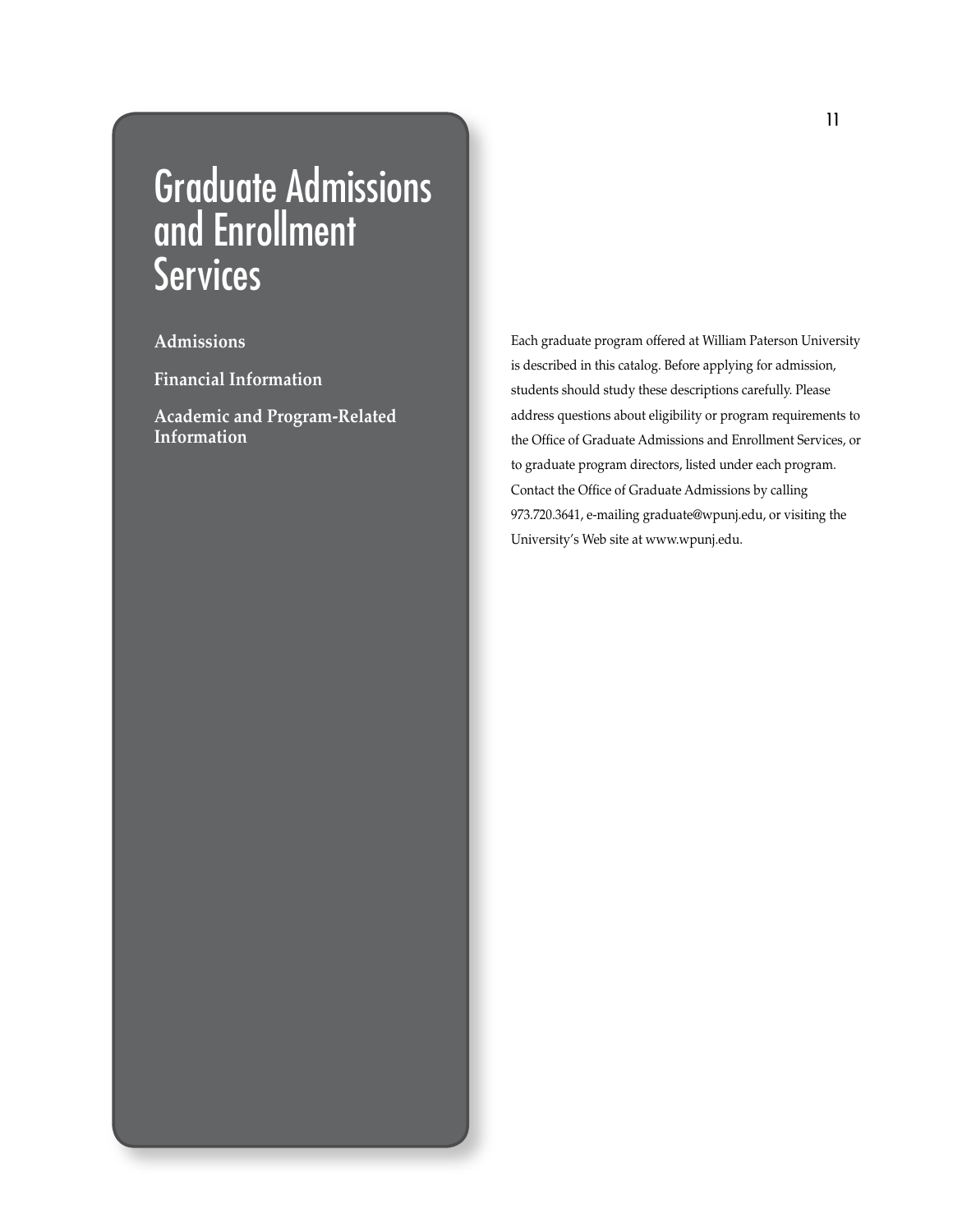# Admissions

### **Acceptance Procedure**

To be considered for admission to graduate study, an applicant must hold a baccalaureate degree or the equivalent and present evidence of potential success in graduate work. Evidence in support of admission must include official transcripts of all previous academic work completed, test scores from the Miller Analogies Test, the Graduate Management Admissions Test, or the Graduate Record Examination Test, and letters from persons familiar with the applicant's academic ability.

 The dean of the college to which the student applies makes admission decisions on the recommendation of that college's graduate admissions committee. Application for admission, accompanied by the \$50 nonrefundable fee, should be made to the Office of Graduate Admissions and Enrollment Services. William Paterson University accepts applications on a rolling basis in accordance with published application deadlines (see below). The following programs admit students for the fall semester only: art, clinical and counseling psychology, communication disorders, and educational leadership. For specific program deadlines and requirements, contact the graduate program director or visit the Web at ww2.wpunj.edu/graduate/.

## **Application Deadlines for Graduate Study**

Most graduate programs accept applications for admission on a rolling basis. It is recommended that completed applications be received at least two weeks prior to the beginning of the semester. The following programs, however, have a fixed date for completed applications:

|          | February 1: Music: Jazz Studies    |
|----------|------------------------------------|
|          | <b>Communication Disorders</b>     |
| March 1: | Clinical and Counseling Psychology |
| April 1: | Educational Leadership             |

## **Admission Requirements for Matriculation**

Each graduate program has specific requirements for matriculation. Students should consult the degree program descriptions in this catalog.

Candidates must meet the following requirements:

- 1. A bachelor's degree awarded by an accredited college or university.
- 2. An acceptable undergraduate and/or graduate cumula tive grade point average (see appropriate program for specific requirements).
- 3. A minimum score on the Graduate Record Examination (GRE), Miller Analogies Test (MAT), or Graduate Management Admissions Test (GMAT). See appropriate program for specific requirements.
- 4. At least two letters of recommendation from individu als who are able to attest to academic performance and ability. See appropriate program for specific requirements.

Certain programs require one or both of the following:

1. A standard teaching certificate and/or teaching experience; and/or

2. A personal interview/portfolio review/audition tape. The applicant, in consultation with the academic depart ment, arranges interview appointments only after the Office of Graduate Admissions and Enrollment Services has received all application materials.

 Applications and information regarding the administration of the GRE and GMAT may be obtained in the Office of Graduate Admissions and Enrollment Services, or by contacting the Educational Testing Service (ETS):

GRE 609.771.7670 or 800.GRE.CALL • www.gre.org GMAT 609.771.7330 or 800.GMAT.NOW • www.gmat.org MAT 210.339.8710 or 800.622.3231 • www.hbtpe.com The Miller Analogies Test (MAT) is administered on campus through the Department of Sociology.

 Students who are accepted as matriculated students in a certificate, endorsement, or master's program are advised by the graduate program director from their respective course of study.

 Applicants for matriculation may not always have adequate preparation for the program to which they seek admission. The matriculated application may be deferred with the understanding that eligibility for matriculation will be established by the academic department to which the student applied. Course of study, additional test scores, and other work that demonstrates a candidate's ability to complete graduate-level course work may need to be submitted in addition to regular program requirements.

### **Admission of Post-Master's Students**

A post-master's student has a previously earned master's degree. Post-master's students may earn up to 30 credits in courses designated as open to nonmatriculated students. Admission procedures include:

- 1. Completing and mailing the application form with the \$50 nonrefundable application fee; and
- 2. Submitting an official transcript with the master's degree posted to the Office of Graduate Admissions and Enrollment Services.

## **Admission of Graduate Nondegree Students**

A graduate nondegree student is a student who possesses a baccalaureate degree but is not matriculated at the University. Nondegree students may take up to three courses or 9 graduate credits on a nondegree basis. Most programs accept students as nondegree. Please see appropriate program for specific program requirements prior to enrolling in courses.\*

 Admission on a nondegree basis does not imply eligibility for matriculation in any degree program or acceptance into a certification or endorsement program. If at any time a nondegree student wishes to apply for admission to the University, formal application must be made and complete credentials must be submitted prior to the completion of 9 credits or three courses. The 9-credit limit does not apply to senior citizens or to students taking undergraduate courses needed for eligibility for matriculation into a graduate program.

Admission procedures include:

1. Completing the application form and mailing the \$50 nonrefundable application fee to the Office of Graduate Admissions and Enrollment Services; and